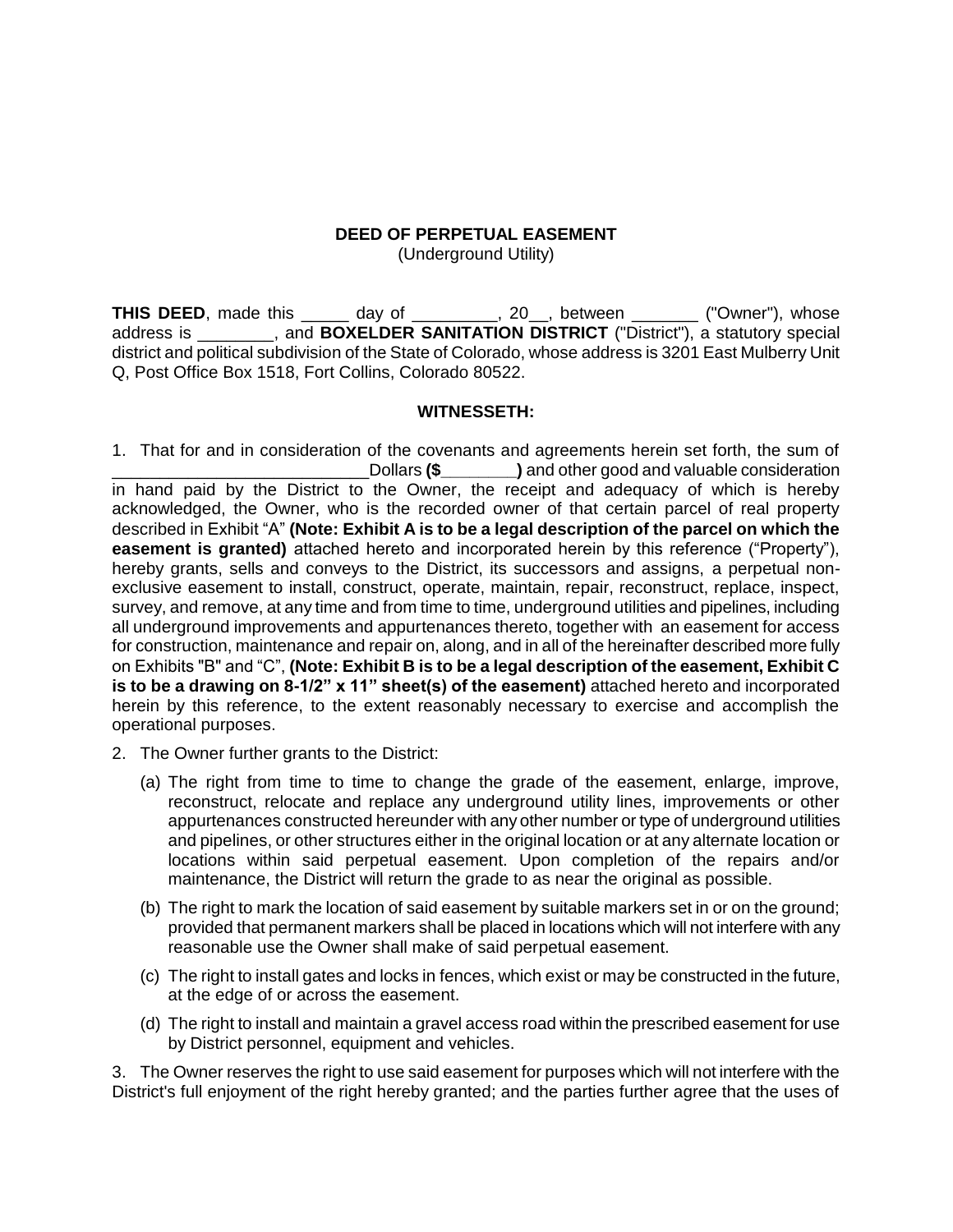said easement by the Owner and the agreements concerning those uses shall be as follows:

- (a) The Owner shall not erect or construct any building or other structure, or drill or operate any well, or construct any permanent obstruction, or decrease or substantially increase ground level, or plant or allow the growth of any trees or shrubs whose height is greater than 4-feet, or install landscaping, which will interfere with the District's underground use or surface access.
- (b) The Owner shall not allow the installation of other utilities, in said easement without obtaining the written permission of the District, which permission shall not be unreasonably withheld;
- (b) The Owner shall take no action which would impair or in any way decrease or substantially increase the ground level, or the lateral, or subjacent support for, or which would interfere with the use of the aforementioned underground utility lines, improvements and appurtenances within the easement without obtaining the specific written permission of the District, which permission shall not be unreasonably withheld;
- (c) The Owner may use the easement for any and all lawful purposes consistent with the purposes set forth in this easement, including but not limited to setbacks, density, open space, landscaping, roadways, and parking, so long as such uses do not interfere with the continued use, maintenance and repair of, or cause damage to the facilities constructed hereunder within the easement; and
- (d) In the event any of the terms of this agreement are violated by the Owner or by any person in privity with the Owner, such violation shall be immediately corrected and eliminated upon receipt of notice from the District, and if not corrected, the District shall have the right to correct and eliminate such violation, and the Owner, its heirs, administrators, successors and assigns, shall promptly pay the actual costs to correct said violation including, but not limited to, the District's reasonable attorney costs. If such violation is not corrected within a reasonable length of time following receipt of notice from the District, the District shall also have the right to file appropriate proceedings to enjoin any violation and request specific performance of the conditions described herein. This provision shall not preclude the District from recovery of damages to the improvements caused by the Owner's acts or omissions.
- (e) The District reserves the right to do all acts necessary to immediately remedy any emergency or situation that may arise that disrupts or affects the utility.

4. The District shall restore to its original condition, or as close thereto as possible, except as necessarily modified to accommodate the facilities and appurtenances installed by the District, or repair any damages caused on said easement, or improvements permitted by this easement, arising out of the construction or reconstruction, maintenance and repair of said underground utilities, pipelines, and appurtenances.

5. In case the District shall permanently abandon the easement herein granted, and cease to use the same, all right title and interest hereunder of the District shall revert to the Owner of the Property.

6. The parties hereto agree that neither has made or authorized any agreement with respect to the subject matter of this instrument other than expressly set forth herein, and no oral representation, promise, or consideration different from the terms herein contained shall be binding on either party,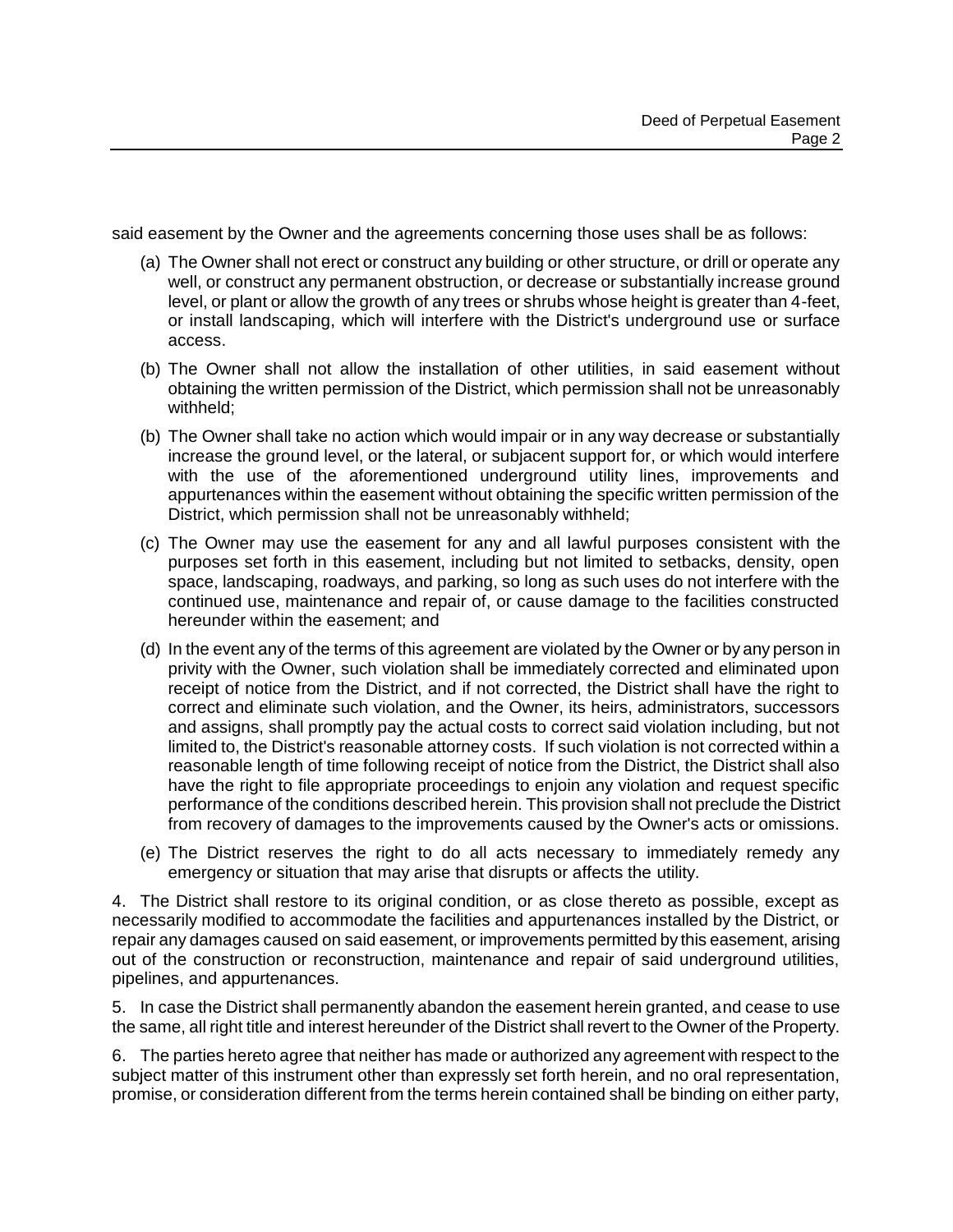or its agents or employees, hereto.

7. The Owner warrants that it has full and lawful authority to make the grant hereinabove contained, and promises and agrees to defend the District in the exercise of its right hereunder against any defect in the Owner's title to the land involved or Owner's rights to make the grant hereinabove contained.

8. All of the covenants herein contained shall be binding upon and inure to the benefit of the parties hereto, their respective heirs, personal representatives, successors and assigns.

9. The signatures hereto warrant that they have full and lawful authority to make the grant hereinabove contained on behalf of Owner.

**IN WITNESS WHEREOF**, the undersigned have set their hands hereto on the day and year first above written.

[Signature page follows]